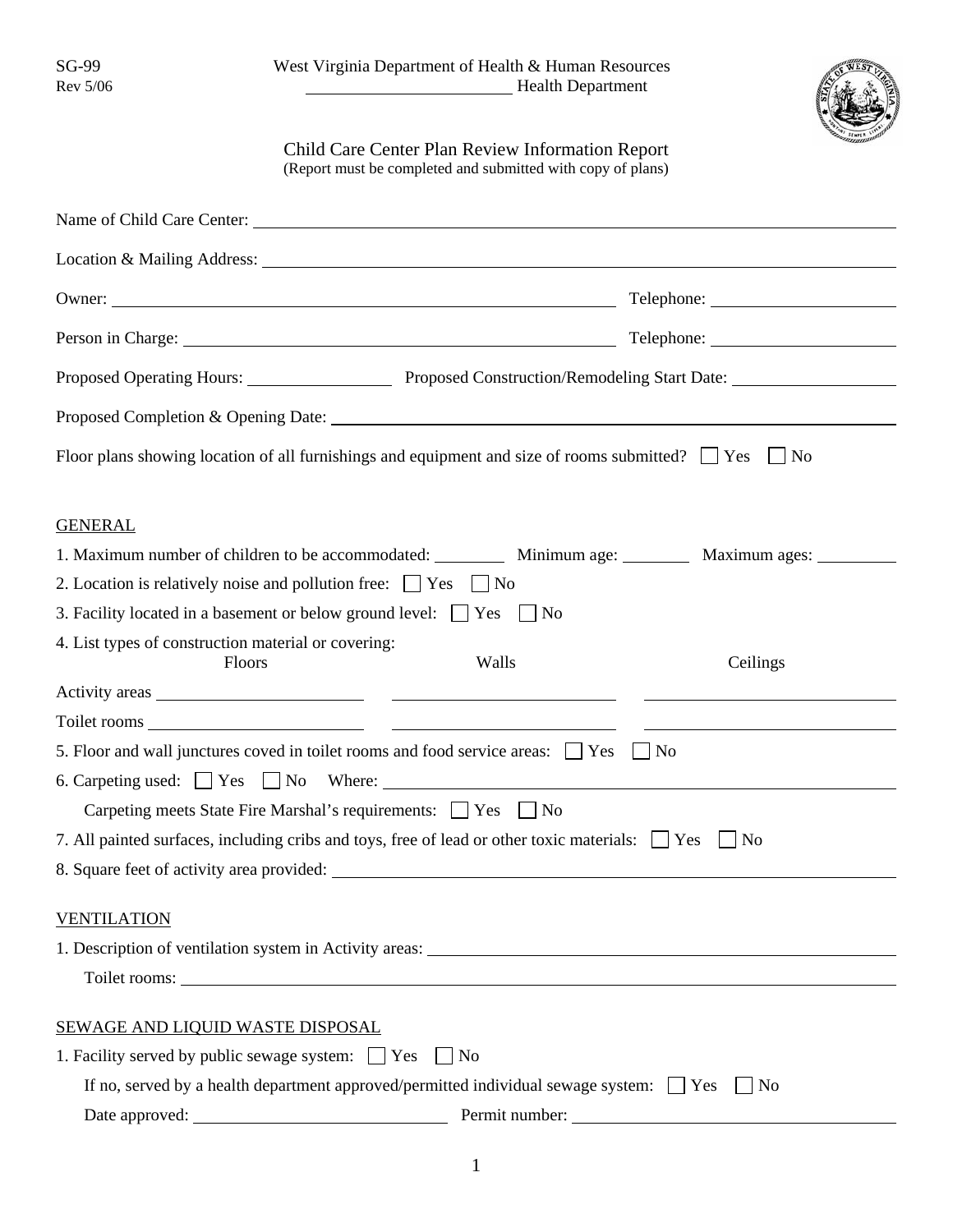## WATER SUPPLY

| 1. Facility served by public water system: $\Box$ Yes $\Box$ No Name: $\Box$                                                                                                                           |  |
|--------------------------------------------------------------------------------------------------------------------------------------------------------------------------------------------------------|--|
| If no, served by a health department approved/permitted individual water system: $\Box$ Yes<br>$\Box$ No                                                                                               |  |
|                                                                                                                                                                                                        |  |
| Bacteriological samples collected: Yes No Date: By: By:                                                                                                                                                |  |
| 2. Hot and cold water provided at all applicable areas: $\Box$ Yes $\Box$ No                                                                                                                           |  |
| 3. Water pressure at least 20 psi in all areas: $\Box$ Yes $\Box$ No                                                                                                                                   |  |
| 4. Angle-jet type drinking fountains with non-oxidizing mouth guards provided: $\Box$ Yes $\Box$ No<br>Number:                                                                                         |  |
| <b>INSECT AND RODENT CONTROL</b>                                                                                                                                                                       |  |
| 1. All buildings and structures of rat proof construction: $\Box$ Yes<br>$\vert$   No                                                                                                                  |  |
| 2. All doors opening to outside are close fitting: $\Box$ Yes $\Box$ No                                                                                                                                |  |
| 3. All screen doors, or doors used in lieu thereof, are self closing: $\Box$ Yes $\Box$ No                                                                                                             |  |
| 4. All openings to the outside effectively protected against entrance of insects: $\Box$ Yes $\Box$ No                                                                                                 |  |
| <b>SOLID WASTE</b>                                                                                                                                                                                     |  |
| 1. Concrete platform or metal rack provided for outside storage of garbage containers: $\Box$ Yes $\Box$ No                                                                                            |  |
|                                                                                                                                                                                                        |  |
| If outside, frost-proof hose bibb provided: $\Box$ Yes $\Box$ No Equipped with vacuum breaker: $\Box$ Yes<br>N <sub>0</sub>                                                                            |  |
| Hot and cold water provided: $\Box$ Yes $\Box$ No                                                                                                                                                      |  |
| <b>HEATING</b>                                                                                                                                                                                         |  |
| 1. Type of heating system provided: $\Box$ Natural gas/Propane $\Box$ Electric<br>Wood<br>Coal<br>Oil<br>Gas and oil heating devices properly vented to outside air: $\Box$ Yes<br>$\vert$ No          |  |
| 2. Shielding or other effective means used to protect children from direct contact with radiators, registers, hot water pipes                                                                          |  |
|                                                                                                                                                                                                        |  |
| and similar hazards: Ves<br>$\overline{N}$                                                                                                                                                             |  |
| 3. Thermometers provided in all rooms used by children: $\Box$ Yes<br>$\vert$   No<br>Located approximately 30 inches above floor level: $\Box$ Yes<br>$\vert$ No                                      |  |
|                                                                                                                                                                                                        |  |
| <b>LIGHTING</b>                                                                                                                                                                                        |  |
| 1. Play and activity surfaces have at least 50 foot candles of illumination at floor level: $\Box$ Yes<br>$\vert$   No                                                                                 |  |
| 2. All other areas have at least 30 foot candles of illumination at floor level: $\Box$ Yes $\Box$ No<br>3. All light bulbs and fluorescent tubes protected by effective shields: $\Box$ Yes $\Box$ No |  |
| <b>SANITARY FACILITIES</b>                                                                                                                                                                             |  |
| 1. Number provided, toilet rooms: _________________ flush toilets: ______________ lavatories: ____________                                                                                             |  |
| 2. Toilet fixtures sized so they may be used by children without assistance: $\Box$ Yes $\Box$ No                                                                                                      |  |
| If no, step stools provided that are properly constructed for safety and easily cleanable: $\Box$ Yes<br>$\Box$ No                                                                                     |  |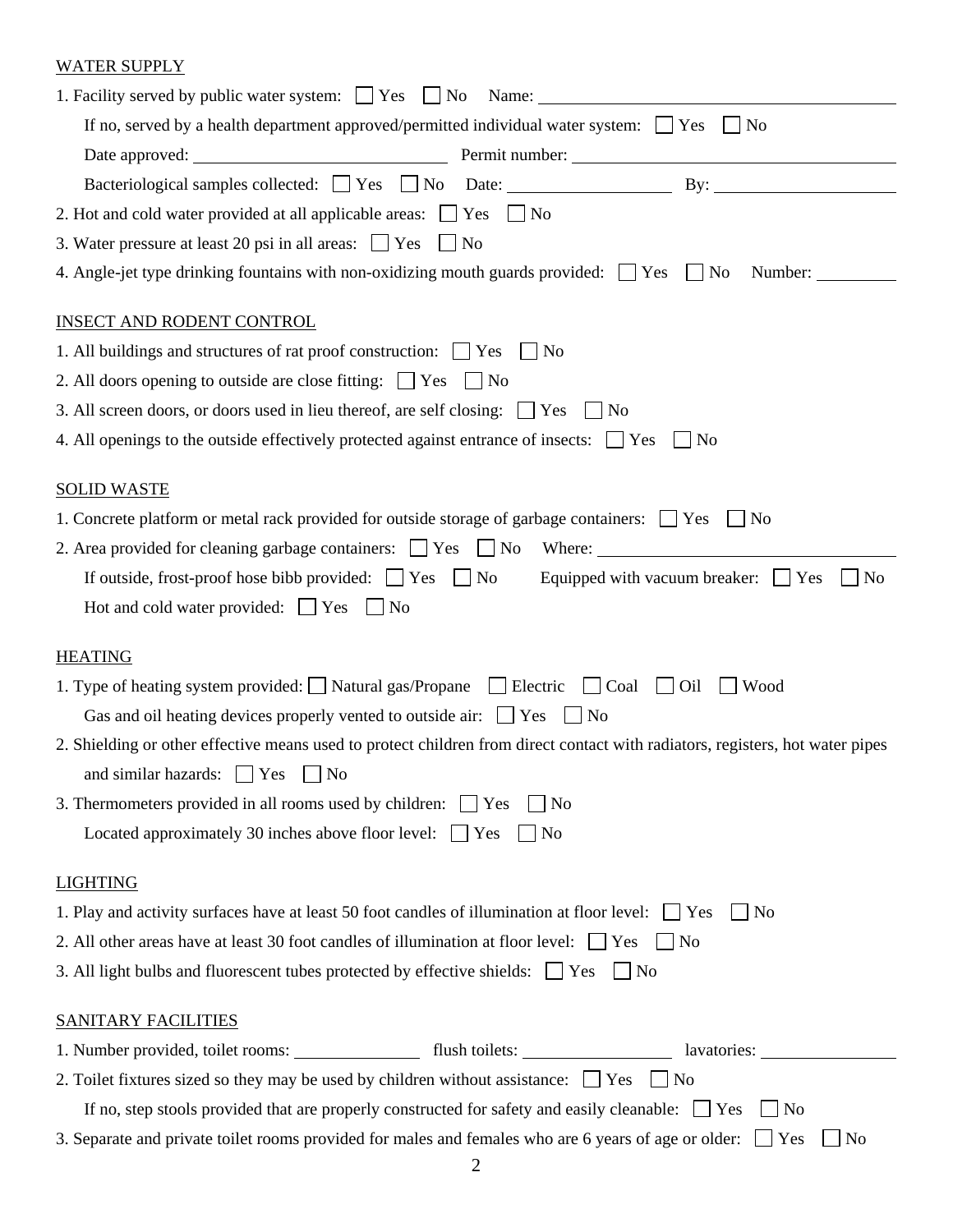| 4. Toilet rooms open directly into kitchen: $\Box$ Yes<br>$\vert$   No                                                            |
|-----------------------------------------------------------------------------------------------------------------------------------|
| 5. Door construction: $\Box$ Solid $\Box$ Louvered                                                                                |
| 6. Lavatories provided within or immediately adjacent to toilet rooms: $\Box$ Yes<br>N <sub>0</sub>                               |
| 7. Lavatories provided with mixing faucets or tempered water: $\Box$ Yes<br>$\overline{N}$                                        |
| 8. Separate adult employee toilet rooms provided: Separate No Number of toilets provided:                                         |
| 9. Toilet rooms have covered waste containers: The Yes<br>$\vert$   No                                                            |
| 10. Diaper changing will take place on premises: $\Box$ Yes $\Box$ No                                                             |
|                                                                                                                                   |
| Construction materials of diaper changing surface: ______________________________                                                 |
| Approved hand washing facilities readily accessible to diaper changing area: $\Box$ Yes<br>l No                                   |
| Soiled diapers stored in non-absorbent, easily cleanable, covered containers with plastic liner: \[\] Yes<br>No                   |
|                                                                                                                                   |
| Plastic liner containing disposable diapers disposed of along with garbage and refuse: $\Box$ Yes<br>N <sub>0</sub>               |
| 11. Toilet training chairs provided and of easily cleanable construction: The Setular No                                          |
| 12. Facilities for emptying, cleaning and disinfecting toilet training chairs provided: $\Box$ Yes<br>N <sub>0</sub>              |
|                                                                                                                                   |
|                                                                                                                                   |
| <b>STORAGE AREAS</b>                                                                                                              |
| 1. Approved storage facilities provided for, but not limited to, the following items:                                             |
| $\Box$ utensils $\Box$ toys $\Box$ work materials $\Box$ clothing $\Box$ linens<br>foodstuffs<br>$\Box$ medicines<br>cleaning     |
| $\Box$ toxic materials and all items which may be potentially hazardous to children<br>supplies                                   |
| 2. Locked cabinets provided for poisons and other potentially hazardous items: $\Box$ Yes<br>N <sub>0</sub>                       |
| <b>ACTIVITY AREAS</b>                                                                                                             |
| 1. Activity equipment free of safety hazards, of smooth construction, and easily cleanable: $\Box$ Yes $\Box$ No                  |
| 2. Outdoor activity areas well drained: $\Box$ Yes $\Box$ No<br>Free of safety hazards: Yes<br>$\vert$ No                         |
| Enclosed by fence or other suitable barrier: $\Box$ Yes<br>$\vert$   No                                                           |
| 3. Supports for equipment used for climbing and similar play activities securely fastened to the ground: $\Box$ Yes<br>$\vert$ No |
| 4. Wading pool provided: $\Box$ Yes $\Box$ No Health department approved and permitted: $\Box$ Yes $\Box$ No                      |
|                                                                                                                                   |
|                                                                                                                                   |
| <b>FOOD SERVICE FACILITIES</b>                                                                                                    |
| 1. Meals provided: $\Box$ Yes $\Box$ No                                                                                           |
| 2. Meals prepared on the premises: $\Box$ Yes $\Box$ No                                                                           |
| If yes, floor plans and completed health department form SF-35 submitted with application: $\Box$ Yes<br>$\vert$   No             |
|                                                                                                                                   |
| 3. Snacks provided: $\Box$ Yes $\Box$ No Describe: $\Box$ Mo Describe: $\Box$ Mo Describe: $\Box$                                 |